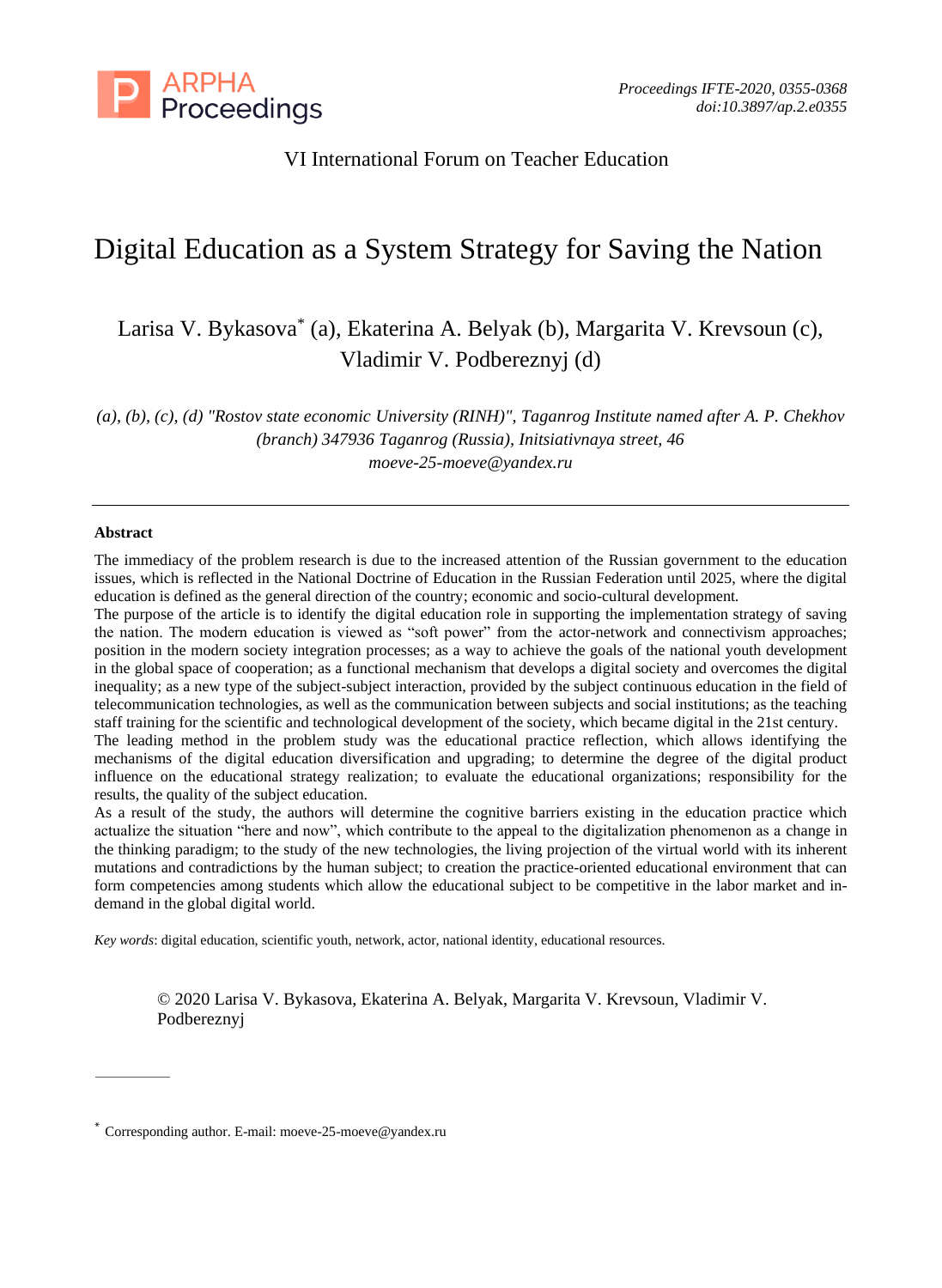This is an open access article distributed under the terms of the Creative Commons Attribution License (CC BY 4.0), which permits unrestricted use, distribution, and reproduction in any medium, provided the original author and source are credited. Published by Kazan federal university and peer-reviewed under responsibility of IFTE-2020 (VI International Forum on Teacher Education)

#### **Introduction**

The reflection of the education growing role in the informational society contributed to the emergence of

– new pedagogical concepts, determining other projections of the educational development;

– philosophical approaches, ensuring the implementation systematic strategy for saving the nation;

– ethical regulations of the subject's activities aimed at increasing the level of modern person's responsibility, at developing decision-making speed, at mastering the skills of designing one's activity in situations of the values diversity and conflict;

– requirements for the education subject of the XXI century;

– new format for the professional educational programs development (Lubkov & Karakozov, 2017).

The paradox of the modern digital education is the following

– in the organization of the subject-subject interaction in the digital education, people have no advantage over objects or tools;

– the actor-network approach rightly implies the equality of all network joints, since both are involved in the action;

– the relations between people, mediators, computer programs are completely symmetrical.

Along with the actor-network and connectivist approaches, the essential approach is applied in connection with the concepts ambiguity and eclecticism, introduced into the text of our article. We'd turn to the definition of the concepts.

1. The category "digital material" means the presentation of texts, pictures, maps, etc. in the high quality digital format to the education subject;

2. The digital education is a complex concept that does not have an unambiguous interpretation nowadays due to its application in various fields of activity. Professor MIPT Platonov considers the digital education as the education in which there are two aspects:

– digital format (digital process, digital learning, digital transmitted content, etc.);

– digital resources, digital management, digital communications, different levels of education, interaction with IT engineering, business, science, society (Platonov, 2004).

Professor Kondakov understands the digital education as a system of opportunities that opens up through the digital technologies application (2018).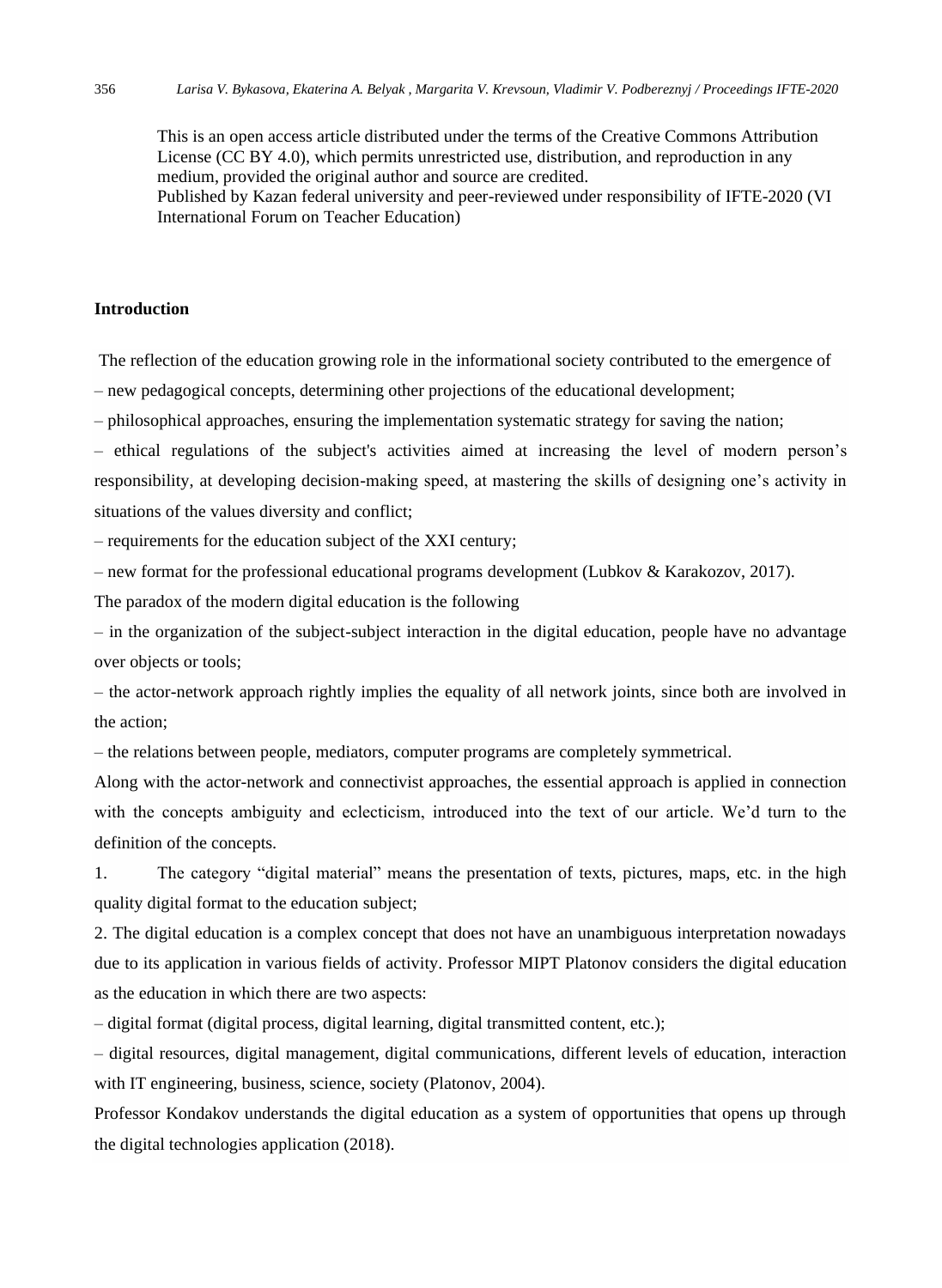According to the education expert, winner of the all-Russian contest "i-teacher" 2018 Pogodin, the digital education is the use of computer tools and information technologies in various educational contexts (2017). In our article, we'll adhere to the last interpretation of the concept as, in our opinion, most fully reflecting the phenomenon holographic essence.

3. An actor is a person or a legal entity, a set of organizations, etc. and the relationship between them.

4. We'd consider the concept of "network". We understand the network as a complex of geographically placed computers, interconnected with data transmission channels and network software. The network is a temporary (for performing one concrete task) or permanent (for long-term work) set of certain agents (people, computers, mechanisms, etc.), interacting in a single space, whose partnership activity is aimed at solving a common problem.

5. The science of networks (the science of connectedness) is a modern scientific discipline that studies the artificial networks general features (informational, social, biological and other networks).

6. We'd turn to the concept "agent" meaning. The Explanatory Dictionary interprets this concept as

- а) "A person authorized by an institution, enterprise to perform official, business assignments";
- b) A person acting in one's interests (Vajndorf-Sysoeva & Subocheva, 2018).

Comparing the etymology and the range of meanings presented in some European languages, it can be confirmed that in German and French the concept of "agent" has a narrower, applied load, and it is used in the meaning of "representative" (Bulyko, 2007). In Russian, the concept of "agent" acquires an additional coloring with the meaning of "cause", which determines the essential meaning, the process origins.

In English, the word "agent" has, in addition to the indicated contact man (contact person), the meanings of man of business (business person) and, the most important for our study, the meaning of medium (storage medium, intermediary) (Krysin, 2005). In English, there is a definition of the concept of "agent" as an "acting force" and in Russian - "reason". In the research interest, we'll focus on the first and the fourth meanings of the concept.

To organize the digital education complex impact on children and youth at the initial stage, it is necessary to "introduce" the subject into the digital atmosphere. This can be done by creating a digital environment. According to Bykasova, "the educational environment is a structure with the properties of connectivity, integrity, controllability, depending on the richness of its educational, educative, informational and other resources" (2013).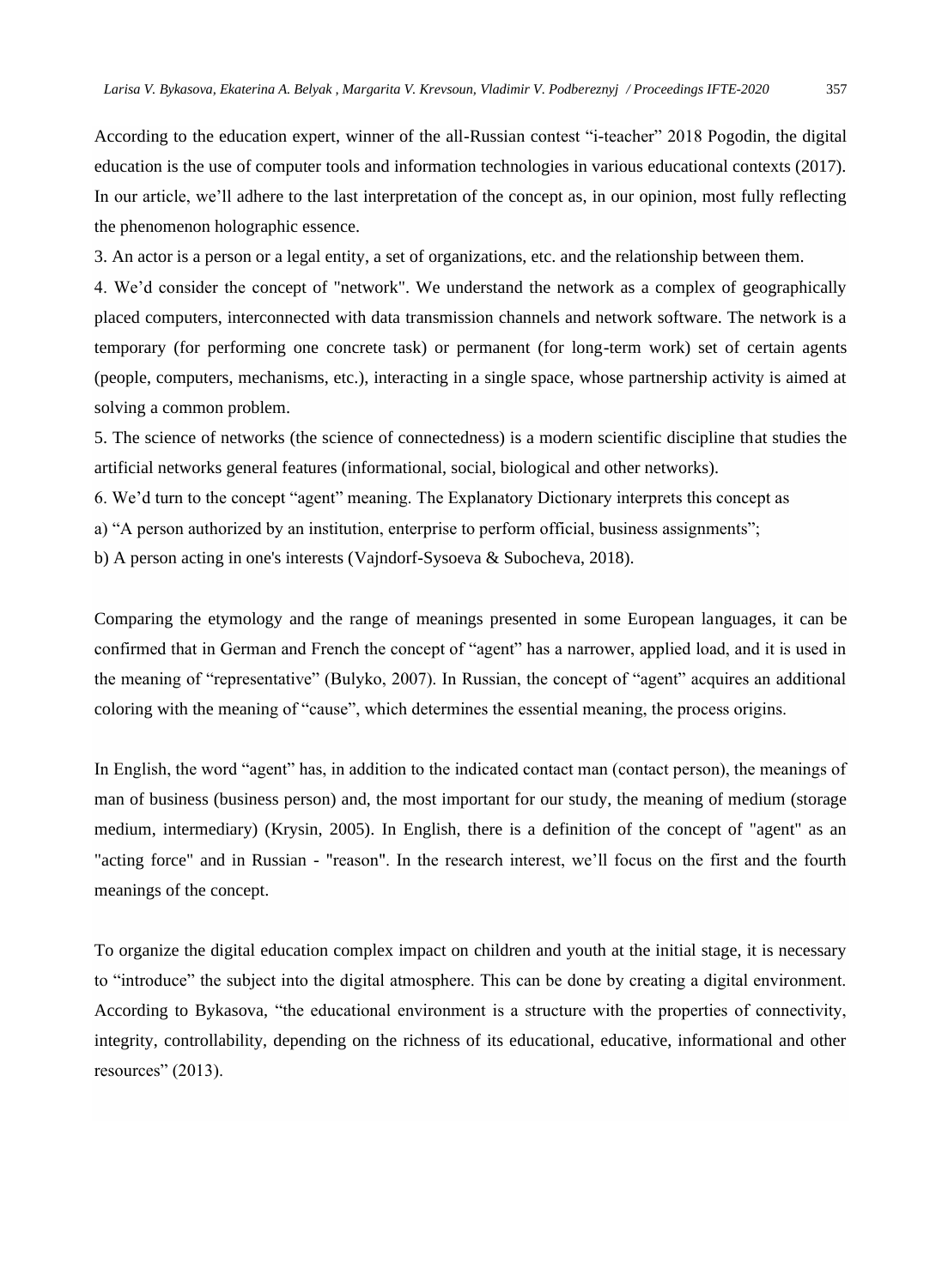The digital educational environment has its own nuances: it is a set of informational systems meant to solve the spectrum of educational process problems in the logic of its quantification and qualification. Upon completion of the problem-solving process, the digital educational environment properties may undergo some changes in accordance with the network agents new goal.

The digital educational environment is, in our opinion, the space of the subject's thinking structurally incomplete practice, and therefore it is advisable to consider its genesis and evolution. The digital educational environment genesis and evolution is influenced by many factors: accessibility, unity, openness, usefulness, integration, etc. Automation and artificial intelligence are the digital education key principles, which make it possible

– to satisfy the population demand for the educational diversity;

– to develop human resources considerably;

– to reduce the educational migration through the access to various educational resources over the network; – to motivate the subject to learning on the basis of the individual educational trajectories;

– to get the subject a high-quality education in the place, where he lives, that solves a lot of problems, among which, in modern conditions, the main one is logistics;

– to monitor the digital education results of children and youth through the network, etc.

The modern education is characterized by a high degree of the procedural foundations mutation of the everyday practices subject understanding. We'd consider that for the educational process successful implementation it is necessary to create an artificial environment. The environment's development has the following pattern: the phenomenon of problems turnover and synchronization, and it occurs due to the following principles:

1. Stereotyping and social inclusion (the subject accepts stereotypes of behavior in society and he is included in the circle of communication without conflict);

2. Subject activity (mastering the existing rules, the "spirit" of recreation, the desire to occupy one's own niche in microsocium, etc.);

3. Continuity and consistency (the relationship of sensory and logical, rational and irrational, conscious and unconscious in the subject's behavior);

4. Integrativity (in the artificially created environment, the best didactic samples are concentrated, the new techniques are practiced, the innovations are tested);

5. Communicativeness (a specially created environment is comfort and psychological relaxation, which puts the subject to sacred conversation, removing certain difficulties during socialization);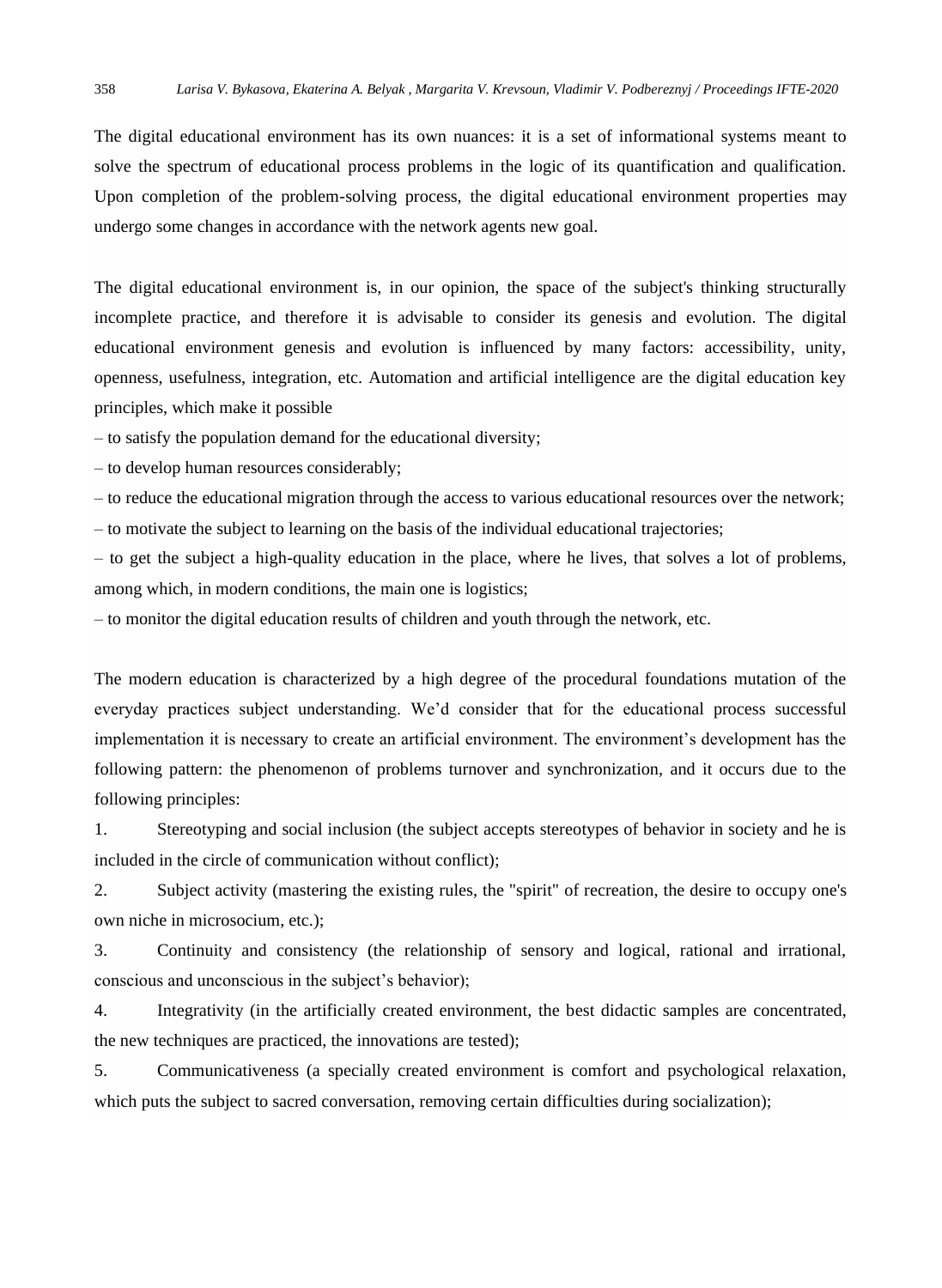6. Meta-subject matter (a set of knowledge obtained in the artificial environment in horizontal and vertical structures).

The digital environment creation makes sense because of the communication organization at a qualitatively different level: it is a connection of the students creative activity discursive and intuitive elements in the communication process; theory and practice of the education subject.

#### **Purpose and objectives of the study**

The purpose of our study: to identify the digital education role in supporting for the implementation of the nation's saving strategy. To achieve this goal, it is necessary to solve the following tasks: to determine the education subject role in the preferential culture's conditions; to identify the conditions of the education subject existence in the XXI century; to indicate clearly the new competencies that are mastered by generations Y and Z.

## **Literature review**

As part of the digital environment and digital education development, the existing advantages and disadvantages of the network are the subject of our research, which will allow us to make forecasts for the development of various kinds of public, social, physical and other phenomena.

The network research is carried out by many domestic and foreign scientists:

– the didactic potential of the local computer networks is reflected in the works by Gershunsky and Khutorskoy (2003);

– the computer networks functions in the educational process are investigated by Shurygin and Zemlyansky (2008);

– the social networks importance is studied by Kuzmina and Prokazin (2013);

– Engelbart (1994), Nelson and Kay (1980) studied the informational design problems for projecting the sociotechnical systems that support network activity;

– the joint educational activities modeling was investigated by Bespalko and Zinchenko (2010);

– the subject's behavior psychological features in the network were studied by Brushlinsky and Lomov (1986);

– the pedagogical design of the joint network activities is considered in the works by Goudier and Patarakin (2018);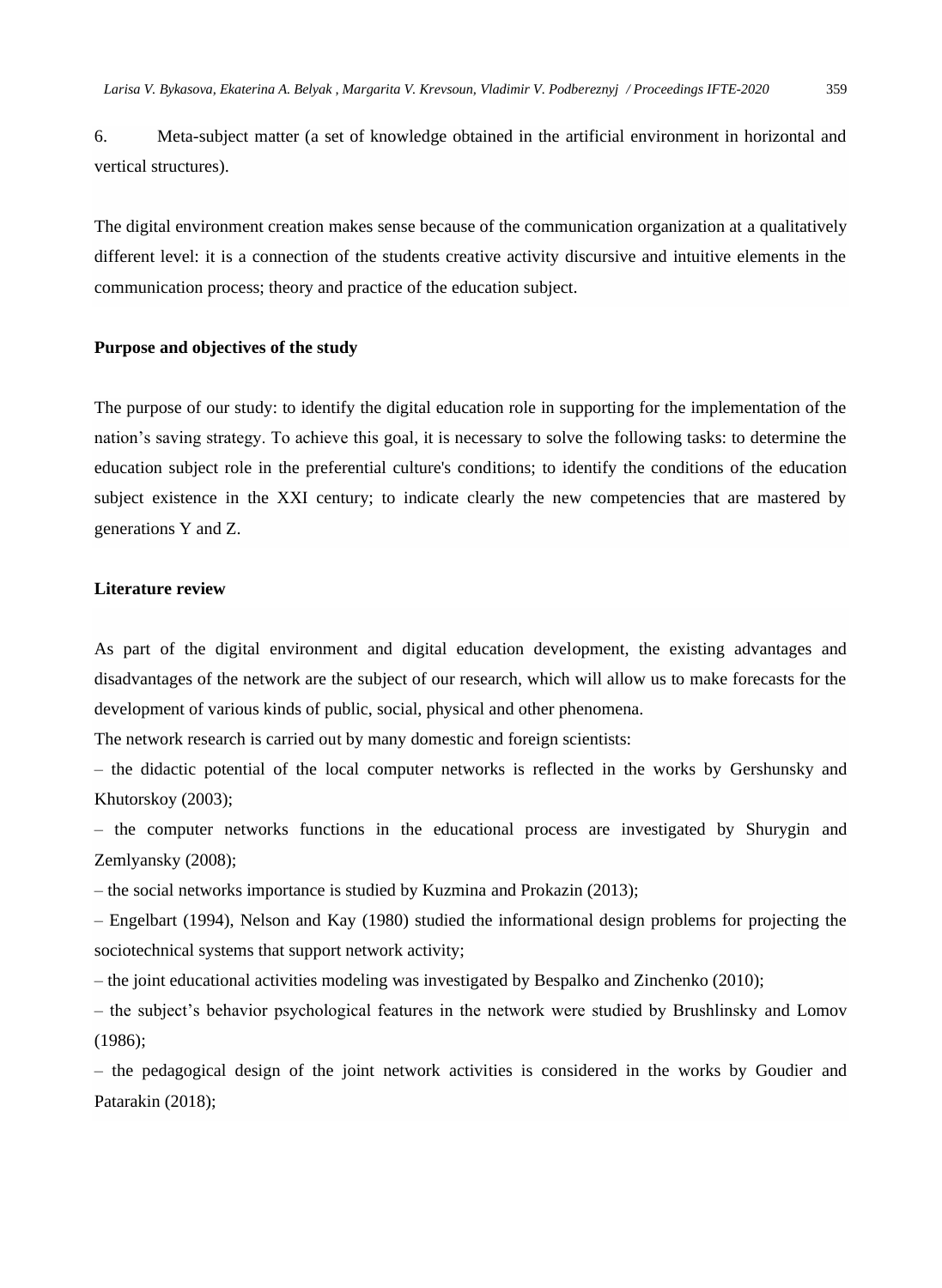– the electronic textbooks role in the modern educational process is analyzed by Tuch and Borisenko (2017);

– Rakova and Anisenkova (2017) study the domestic networks content analysis;

– the network-based reengineering of the educational activities is reviewed by Polat and Robert (2010);

– the centralized networks architecture is studied by Broydo and Kruchinin (2002);

– the neural networks became the subject of research by scientists: Hebb (2012), Rosenblatt and Simon (2016), Logovskaya (2015) and Vasenkov (2017).

With a certain degree of conditionality, the scientists' works reflection allows us to synthesize and group the network positive aspects:

1. The brain regions development that are quickly switched to different tasks (multitasking);

2. Change in the type of the individual's thinking;

3. Expanding the subject educational opportunities;

4. Using a wide range of teaching aids and narratives sources: interactive posters, virtual boards, intelligence cards, kanban boards, animated videos, etc.

The network negative sides, in our opinion, are:

1. Introduction into the education practice of certain unverified technologies;

2. Loss of the writing skills by learner;

3. Screen dependence of the education subject;

4. Lowering in students' social skills;

5. Problems with speech development and visual impairment in children, adolescents, young people (Twissell, 2018).

#### **Methodology**

The modern education new paradigm as a platform for the individual's socio-cultural development, forming on the basis of the strategic audit of the main pedagogical models, methodological principles, didactic methods, educational ideas developed by the modern pedagogical science and practice, actively involves the education subject in the digitalization, for which the future of economics and education stand. The purpose of our study is to identify the digital education role in supporting for the implementation of the nation's saving strategy. To achieve this goal, we'd consider the role of the education subject in the context of a prefigurative culture (Tham & Werner, 2005). The education subject of the XXI century exists in conditions that are qualitatively different from the previous formations. So, for example, the generations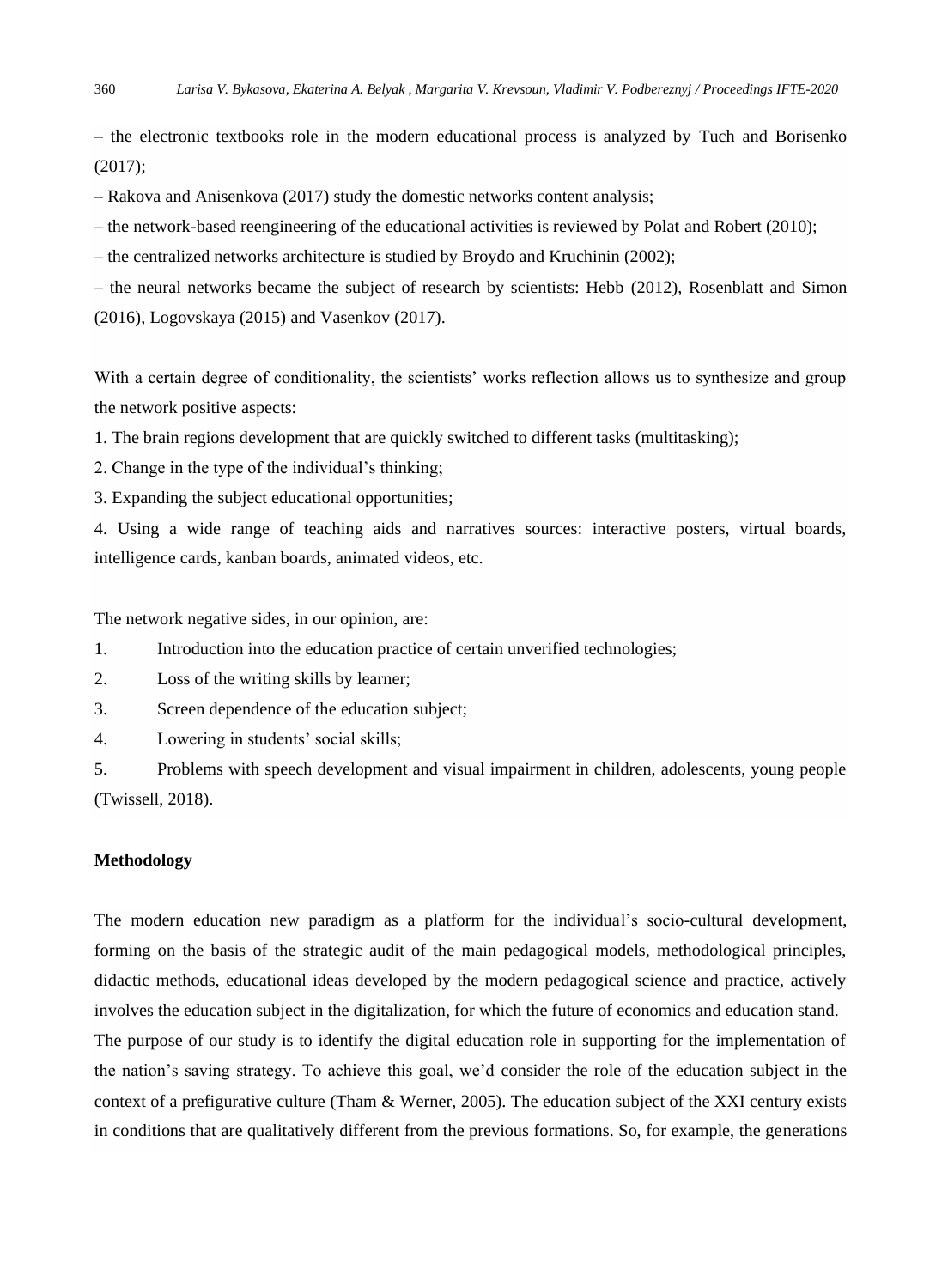Y and Z need to master the new competencies: network competence (the ability of a person to exist in the digital environment); digital competence (subject's responsibility for the network behavior), etc. These competencies are integral parts of the forming modern network culture (personal self-realization), closely intertissued into a new type of culture – a prefigurative culture, in which the education occupies one of the leading positions.

In the format of the modern education practice development, we'll consider the digital education as "soft power", which

- 1) provides for national security and national savings;
- 2) increases the priority of the Russian education;
- 3) accumulates the human resource that is important for the national education competition;
- 4) improves the society infrastructure;
- 5) develops the new standards of the modern educational design;
- 6) optimizes the vital activity and sustainability of the ecosystem, affecting the education subject formation (Pogodin, 2017).

The current situation imperatively and a priori aims the pedagogical community to create an educational ecosystem by 2024 – a combination of efforts to interaction between state, society, business, science in order to build up intensively the human capital and its rational, humane, economical application. For the non-conflict functioning of the ecosystem, the quantiums network is expanding; the program material customization is carried out; automation and robotics are being introduced; emotional intelligence and cognitive flexibility of the subject are developing; partnerships and cooperation with the other institutions are developing (Bersin, 2017).

The modern pedagogical science focus is changing under the influence of its epistemic potential, which allows teachers to use the latest technology in education; to enhance the subject's receptive ability; to actualize the practice-oriented nature of the education. This can be achieved through the deployment of the local computer networks didactic potential. This potential is the basis for reengineering and forming of the universities' new organizational models: academic virtual universities, industrial virtual universities, regional electronic campuses, etc. (Bykasova, 2016).

The modern education role changes cardinally under the influence of the knowledge transfer and perception methods, alterations in the system of their formation (practice-oriented master classes, distance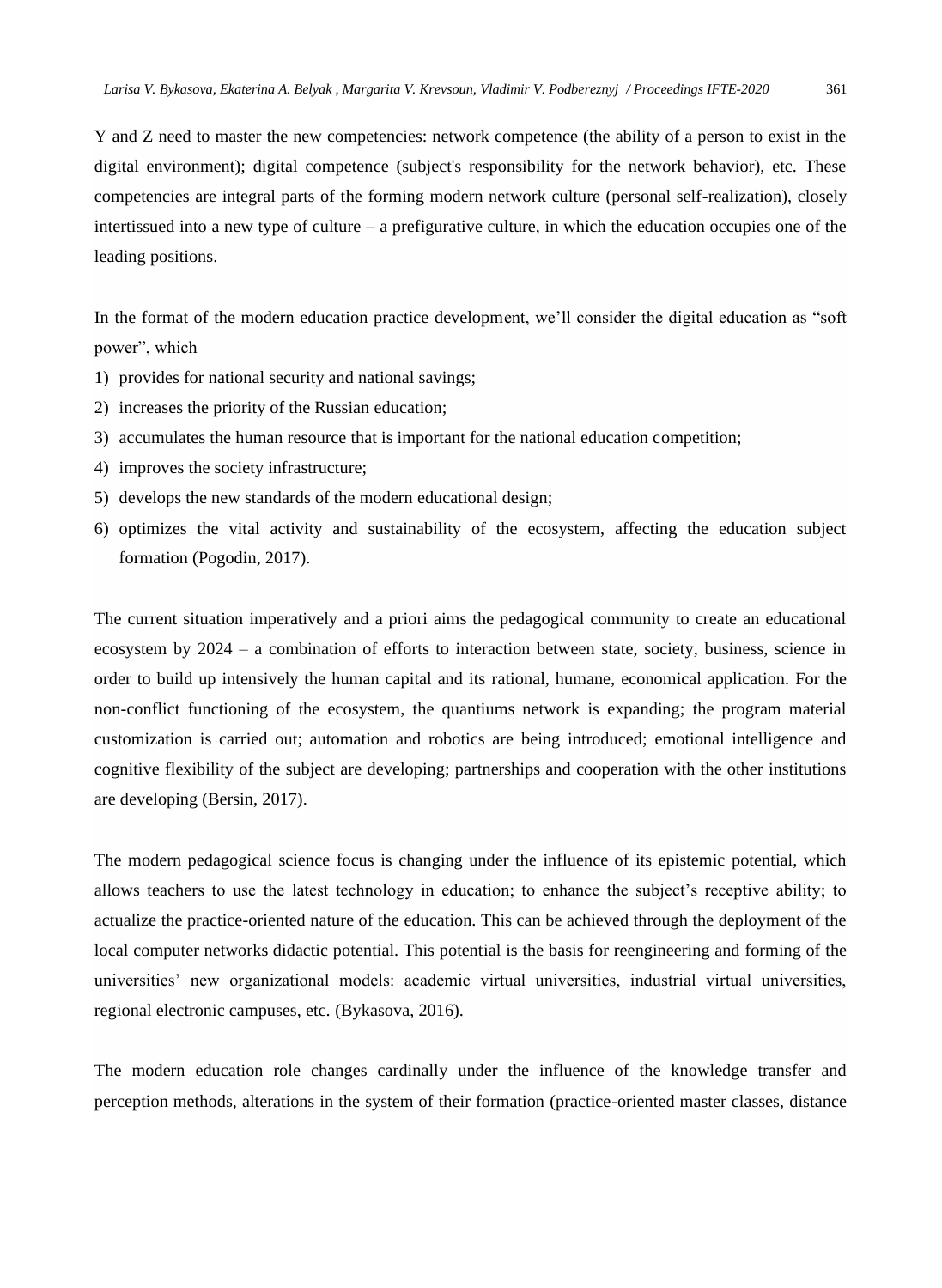learning courses, webinars, projects, events, reference and teaching materials, etc.). As a result, the education role in the social development is prominently displayed

1) the education role vector is changing: from the culture of observing the people's activities products, the modern subject of the education is moving to the culture of direct participation in the objects' creation and alteration;

2) the collective creativity of students in crisis decision-making is developing;

3) the subject has an access to the scientific information arrays for application in their activities;

4) the skill of navigation in competencies is forming;

5) the degree of collaborative creative processes is increasing;

6) there is a shift in the technology development (the information services socialization, the network formation is a platform for the joint activities) (Serikov, 2015).

#### **Results**

The most important place in then digital education as a systematic strategy of the nation saving is occupied with such an artificially created environment that promotes the moral and aesthetic values, it has an ideological and organizational impact on the worldview and social behavior of people, and it also protects the sacred landscape of an individual from the text (media) manipulation.

The education modern subject develops an independent thinking; it seeks to cultivate an aesthetic taste; to enhance culture; to develop their own experience based on the ethnic group moral values; to adapt flexibly to society; to resist emerging cyber threats and cyber-attacks. Soft competences, acquired by the educational subject, demonstrate "reference points", contributing to updating the education content, which is necessary for the national school in connection with the pedagogical stability emerging risks in creating the digital education (Samojlov & Bykasova, 2014).

In the experience formation of the subject establishment in the digital education, an important role belongs to the teacher. A modern teacher is an architect of the transmedia products whose tasks are as follows:

1. To anticipate the influence of the media text on the education subject. This can be done with the media text preventive analysis and objective assessment by the teacher, who is able to develop the appropriate recommendations to counter manipulation and to make the media text an assistant in the self-identification of the society members, individual's adaptation to life in a rapidly changing world, and person's harmonization. Without harmony, it is difficult for a subject to perceive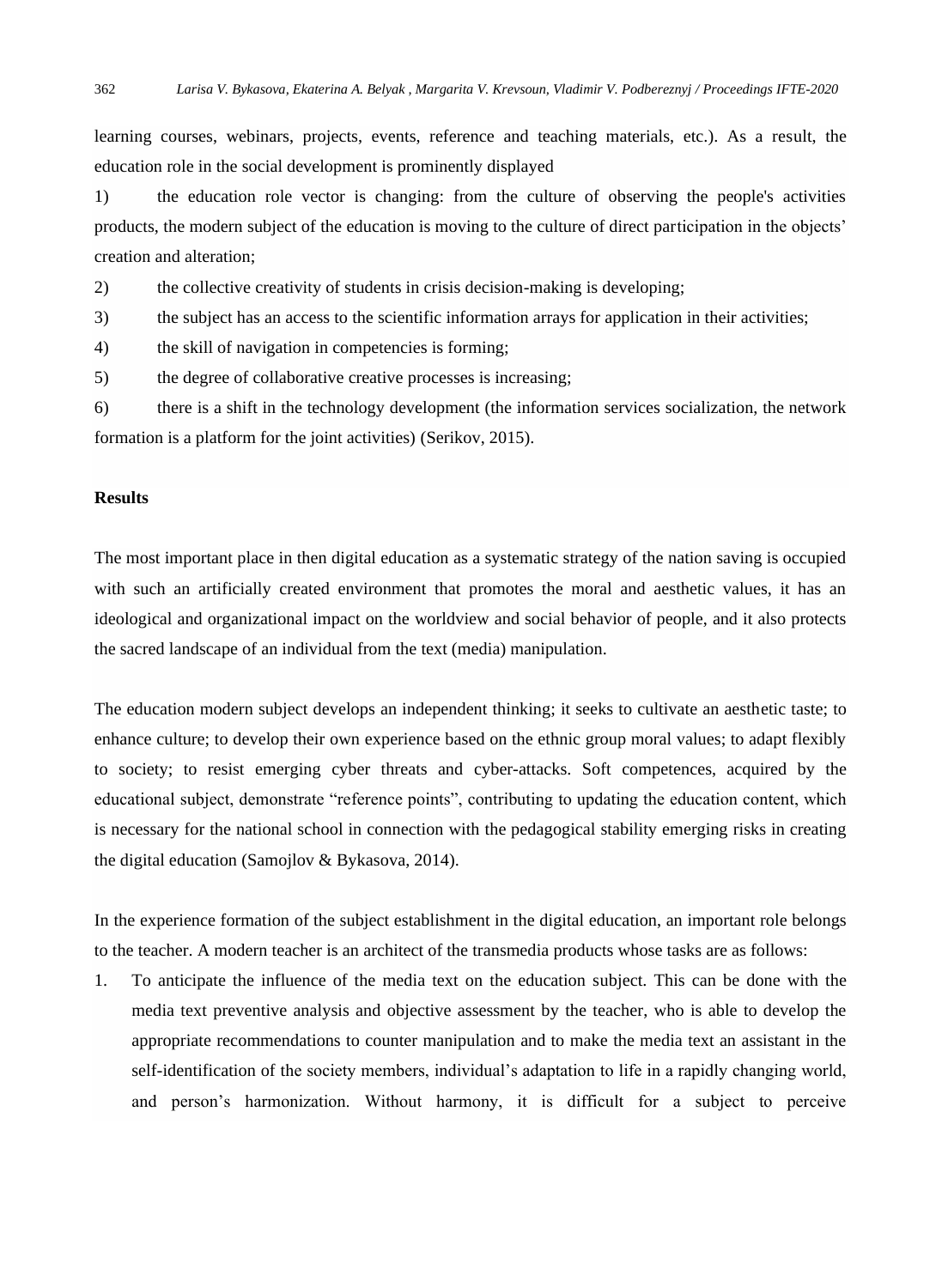comprehensively the world around him, to form himself as a personality of the 21st century (Kuznetsov, Vovchenko, Samojlov, & Bykasova, 2018).

- 2. To build a modern transmedia product. For this, the new soft competencies that are expanding through the use of computer, laptop, TV screen, other gadgets and the media, develop among the students (Gibson, Broadley, Downie, & Wallet, 2018).
- 3. To reflect the media competencies. It is known that the media competencies are capable of mutating. This process is expressed in a greater share of the subject's independence: the search for narrative, the use of the libraries electronic resources, the Internet, etc. for creating a real product. The teacher accompanies the process of education subject establishment, mastering not only multimedia (several forms and one channel is used to describe one story) and cross-media (the story of one story is broadcast through the several channels), but also transmedia (one large-scale topic includes several stories that are used to transmit various forms and numerous channels) (Gleason & Gillern, 2018).)
- 4. To promote the non-conflict entry of the education modern subject into the digital society of the XXI century, since the modern teacher is a "didactic engineer", collaborating with the "digital" students and schoolchildren (Krewsoun, Vovchenko, & Bykasova, 2019).
- 5. To create the long-lasting transmedia products. The education quality and effectiveness increase significantly in the age of the informational technology (for example, making presentations in Power Point involves the use of not only video clips, drawings, diagrams, but also animations, etc.) (Ellison, 2007).

The created modern transmedia product has a complex architecture, saturated with the various resources. This architecture is mobile; the borders are open; its development is multi-vector and controllable; the holistic content is constantly updated (Dholakia, Bagozzi, & Pearo, 2004).

#### **Discussions**

According to the meeting results of the Presidium of the Presidential Council on Strategic Development and National Projects, the Passport of the National Education Project, developed by the Russian Ministry of Education for the period from January 2019 to December 2024, including 10 federal projects, was approved. The goal of the project "Digital educational environment" is ensuring the global competitiveness of the Russian education, the Russian Federation entry to the number of the 10 leading countries in the world in terms of the general education quality. Together with the regions and the interested departments, all preparatory work will be carried out to determine the parameters for introducing the education models;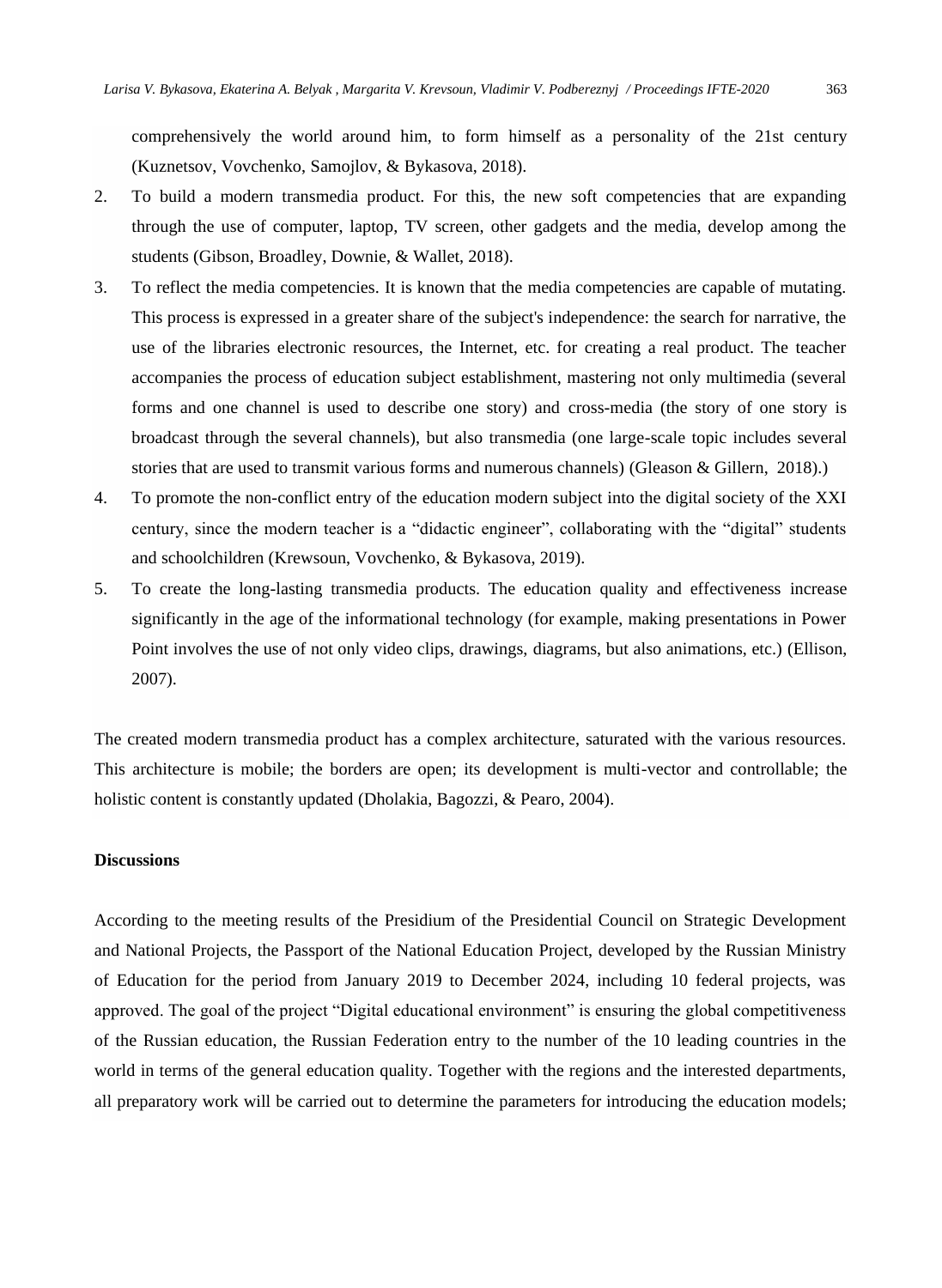the calculation of transfers; the necessary information aggregation; recording risks; defining the criteria for the universities' effectiveness (to provide the state support) (Boguslavskij, 2016).

In the format of the digital education development project, a reflection of the level of the subject's network literacy is supposed. The network literacy is not only a set of skills related to the use of the modern information computer technologies, but also the mastery of the networks science. In the education practice, the networks science is a structured education of the various academic disciplines with the aim of

– attracting the attention of students to science, engineering, mathematics;

– mastering the computer technology;

– expanding the subject's informational literacy;

– developing the competencies provided by the Federal State Educational Standard, which formation takes place in the integrated learning process on the various subjects (Barinova & Karunas, 2015).

The modern education subject network literacy involves the skills formation, necessary for life in the 21st century:

– ability to find, to analyze the network patterns in the surrounding systems;

– using a network approach to overcome the framework of the separate disciplines and to compare the processes, occurring in different fields of knowledge;

– using a discrete language to be able to display visually the computer programs data;

– knowledge of the modeling basics;

– possessing research skills, network competencies, etc. by the digital education (Mardahaev, 2016).

### **Conclusion**

As a result of the relevant retrospections review, we identified:

– the relevance of the Education National Doctrine in the Russian Federation (until 2025), which defines the digital education as one of the main directions of the country's economic and socio-cultural development through the significant changes to the entire education system based on its accelerated development and innovative technologies;

– the digital education importance, contributing to the educational migration processes; the education system transformation, based on the further evolution of the innovative technologies; building one's trajectory of educational, cognitive, creative research activity and development by the subject;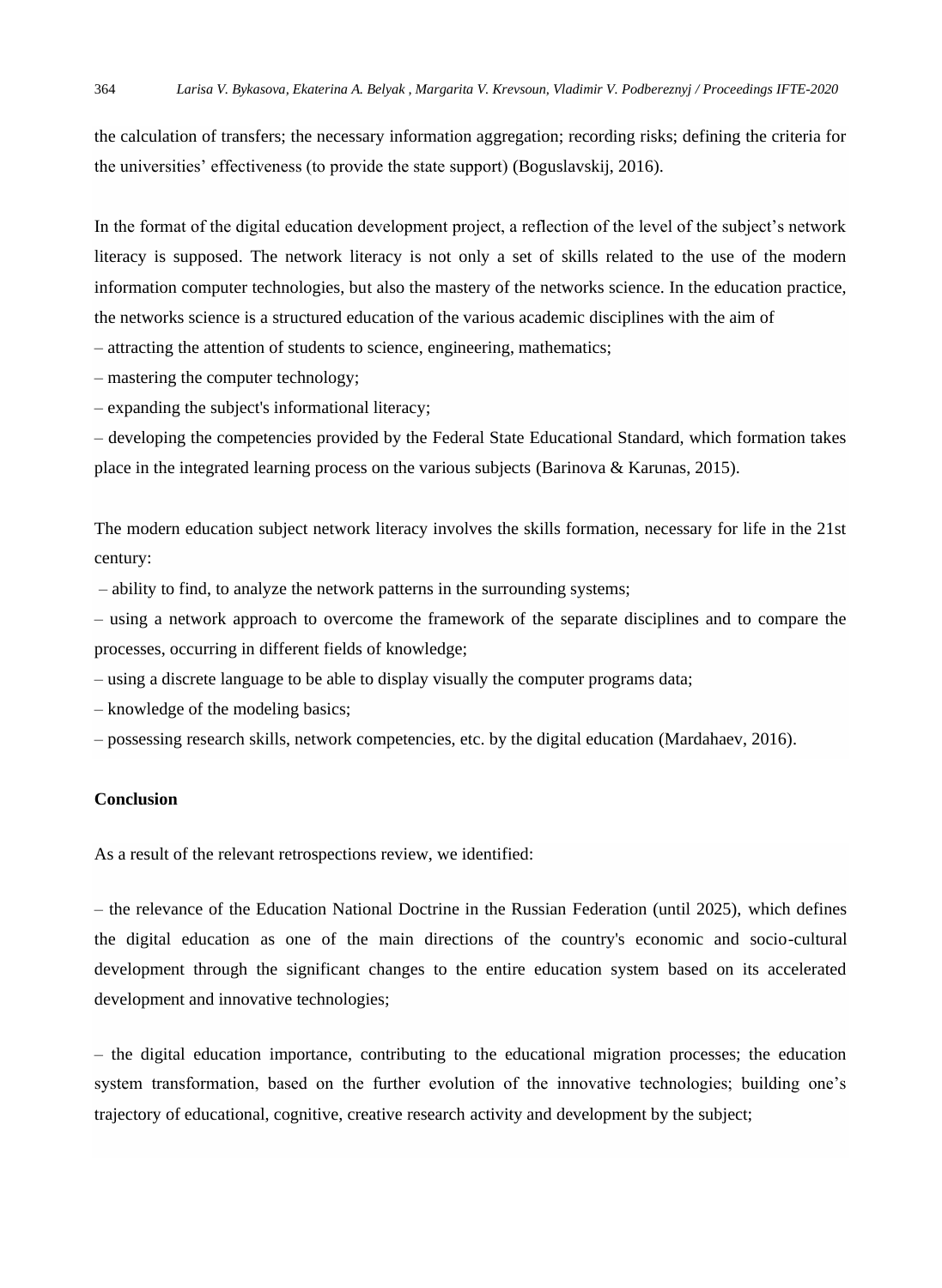– intentions of homo cognoscens – a cognitive person living in the 21st century and possessing a set of competencies, necessary for a non-conflict existence in the informational society;

– trends in the informational society, generating the changes that significantly update the education nature, goals and place in the society, providing an opportunity for the informational and theoretical knowledge to act as a strategic resource in the post-industrial society;

– development factors of modern digital education. The most important factors are: exponential growth in the informational volumes; the available, but not fully applicated potential of the Internet; a network as a community of users, the education personalization, a park of training machines and simulators; the instrumental potential formation in the informational society;

– the digital education role as a systemic strategy of the nation saving: design and experimental activities as a mechanism for the crisis management in modeling the information polygons; situational analysis as a method of obtaining the factual information; network as a tool for creating the social reality presenters;

– the absolutization of the digitalization value, modifying the methodological basis of the modern school, making information available in its various forms (textual, sound, visual). The information availability leads to the need for the constant search and selection of the relevant content, high processing speeds, indicating its complete and, most importantly, qualitative restructuring;

– imprinting the exposing apperception of the signifier as an integral part of the education modern subject strategy of the questioning, design, team, problem-oriented training with a highly developed emotional intelligence;

– socialization of the subject's knowledge due to the digitalization as a systemic strategy of the nation saving (informal knowledge translation into formalized ones, externalization, and internalization of knowledge, a combination of knowledge, etc.);

– stochastic development of the digitalization in the educational system and the society, for which the scientific community needs to develop a modern strategy of еру institutional pragmatism, where the main regulatory principle will be the development principle: socio-technical systems, the Internet and mobile devices (as fundamental digitalization technologies) of the labor market;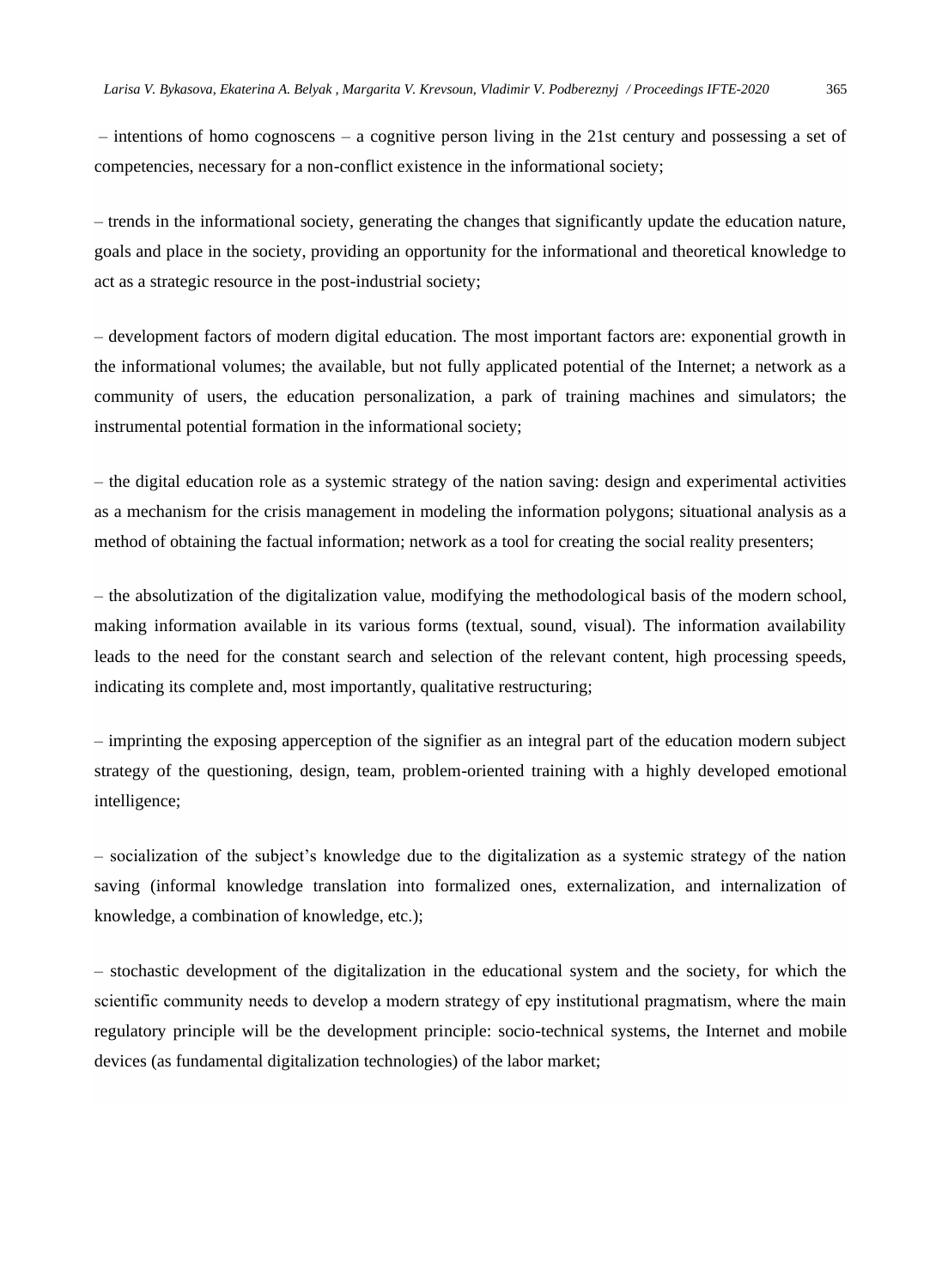– the futuristic orientation of the education modern subject, which requires the information processes accelerated development, the spiritual culture improvement the educational process, further informatization, and information support;

– the meaning of the post-industrial society information, which consists that in the XXI century, the theoretical knowledge is a strategic resource, technological innovation; a key tool for the system analysis and decision making; the basis of economic, social development, as well as the human existence conditions; the dynamism of the matter and actors existence heterogeneous forms; new ethical regulations of the human activity, its innovative practices.

#### **References**

- Barinova, N. A., & Karunas, E. V. (2015). Individual educational program design as a consequence of FSES realization. *Kazan Pedagogical journal*, *3*(110), 70-75.
- Bersin, J. (2017). *The Disruption of Digital Learning: Ten Things We Have Learned.* Retrieved from <http://joshbersin.com/2017/03/the-disruption-of-digital-learning-tenthings-we-have-learned/2017>
- Boguslavskij, M. V. (2016). The concept of higher education development in Russia. *World of education*, *5,* 16-21.
- Bulyko, A. N. (2007). Large dictionary of foreign words. Retrieved from <https://www.moscowbooks.ru/book/366457/>
- Bykasova, L. V. (2016). Pedagogical epistemology: from structuralism to deconstructivism. *Bulletin of the University of Cherepovets*, *2*(71), 96-99.
- Bykasova, L. V. (2013). Acmeological approach in distance education modeling. *Scientific potential,* 2*(11)*, 55-59.
- Dholakia, U. M., Bagozzi, R. P., & Pearo, L. K. (2004). A social influence model of consumer participation in network-and small-group-based virtual communities. *International Journal of Research in Marketing*, *21*(3), 241-263.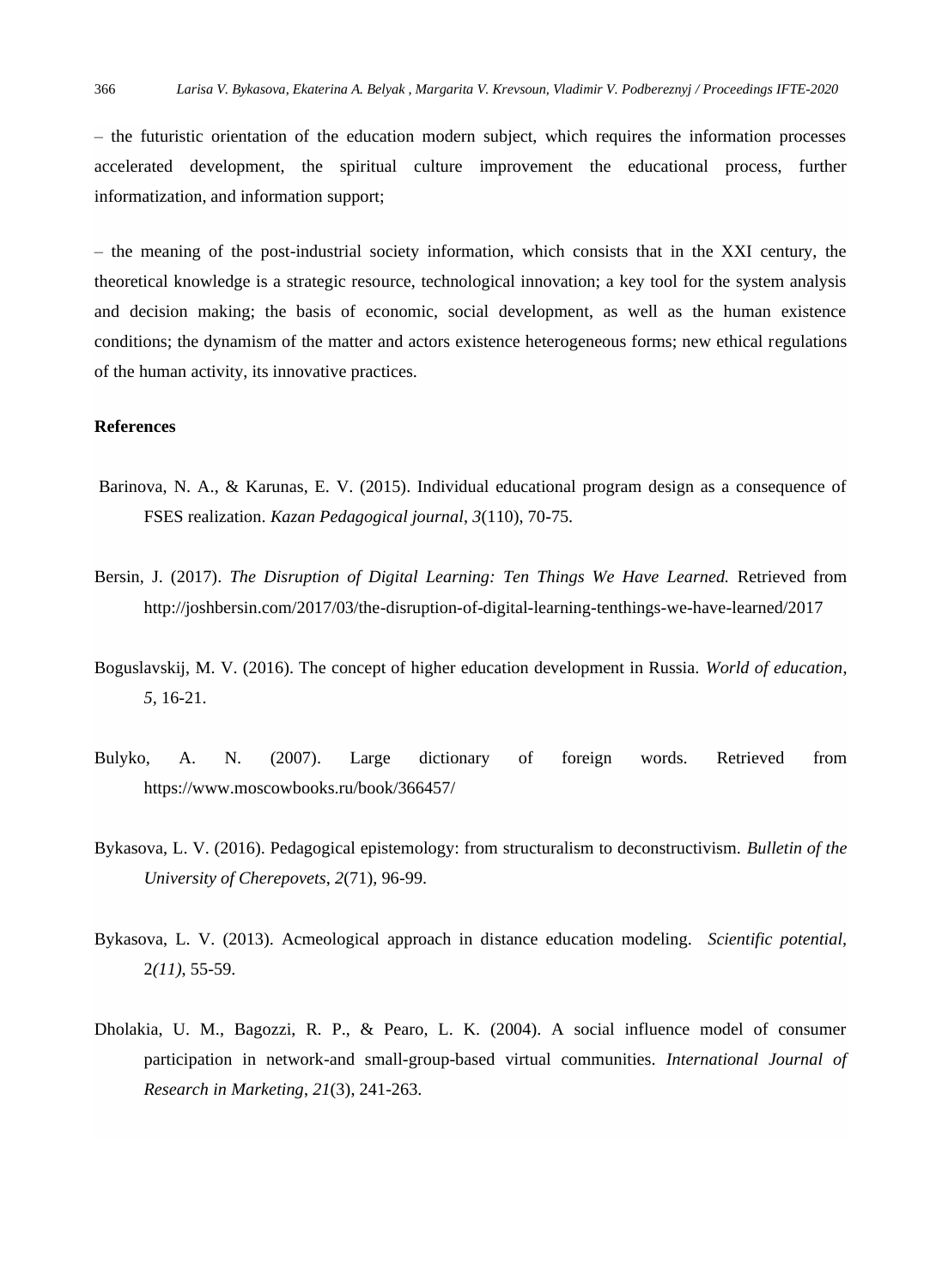- Ellison, N. B. (2007). Social network sites: Definition, history, and scholarship. *Journal of Computer‐Mediated Communication*, *13*(1), 210-230.
- Gibson, D., Broadley, T., Downie, J., & Wallet, P. (2018). Evolving Learning Paradigms: Re-Setting Baselines and Collection Methods of Information and Communication Technology in Education Statistics. *Educational Technology & Society*, 21*(2),* 62–73.
- Gleason, B., & Gillern, S. (2018). Digital Citizenship with Social Media: Participatory Practices of Teaching and Learning in Secondary Education. *Educational Technology & Society*, 21*(1),* 202.
- Kondakov, A. M. *Digital education: a matrix of opportunities.* [online article]. (2018). Retrieved from <http://ito2018.bytic.ru/uploads/materials/2.pdf>
- Krewsoun, M., Vovchenko, N., & Bykasova, L. (2019). Modern Transmedia Products Architecture. *Media Education*, *59*(2), 216-223.
- Krysin, L. P. (2005). *Explanatory dictionary of foreign words.* Moscow: Russian language.
- Kuznetsov, N., Vovchenko, N., Samoilov, A., & Bykasova, L. (2018). Reflection modulation in the media. *Media Education, 1,* 39-45.
- Lubkov, A. V., & Karakozov, S. D. (2017). Digital education for the digital economy. *Informatics and education*, *8,* 3–6.
- Mardahaev, L. V. (2016). Subject-epistemological foundations of social pedagogy. *Pedagogical education in Russia*, *12,* 244-249.
- Platonov, V. N. (2004). *The system of training athletes in Olympic sports: General theory and its practical applications.* Moscow: Olympic literature.
- Pogodin, V. N. (2017). Education "in numbers" a look from the inside. Lead education. Retrieved from [https://vogazeta.ru/articles/2017/9/20/analitycs/248-obrazovanie\\_v\\_tsifre\\_\\_vzglyad\\_iznutri](https://vogazeta.ru/articles/2017/9/20/analitycs/248-obrazovanie_v_tsifre__vzglyad_iznutri)